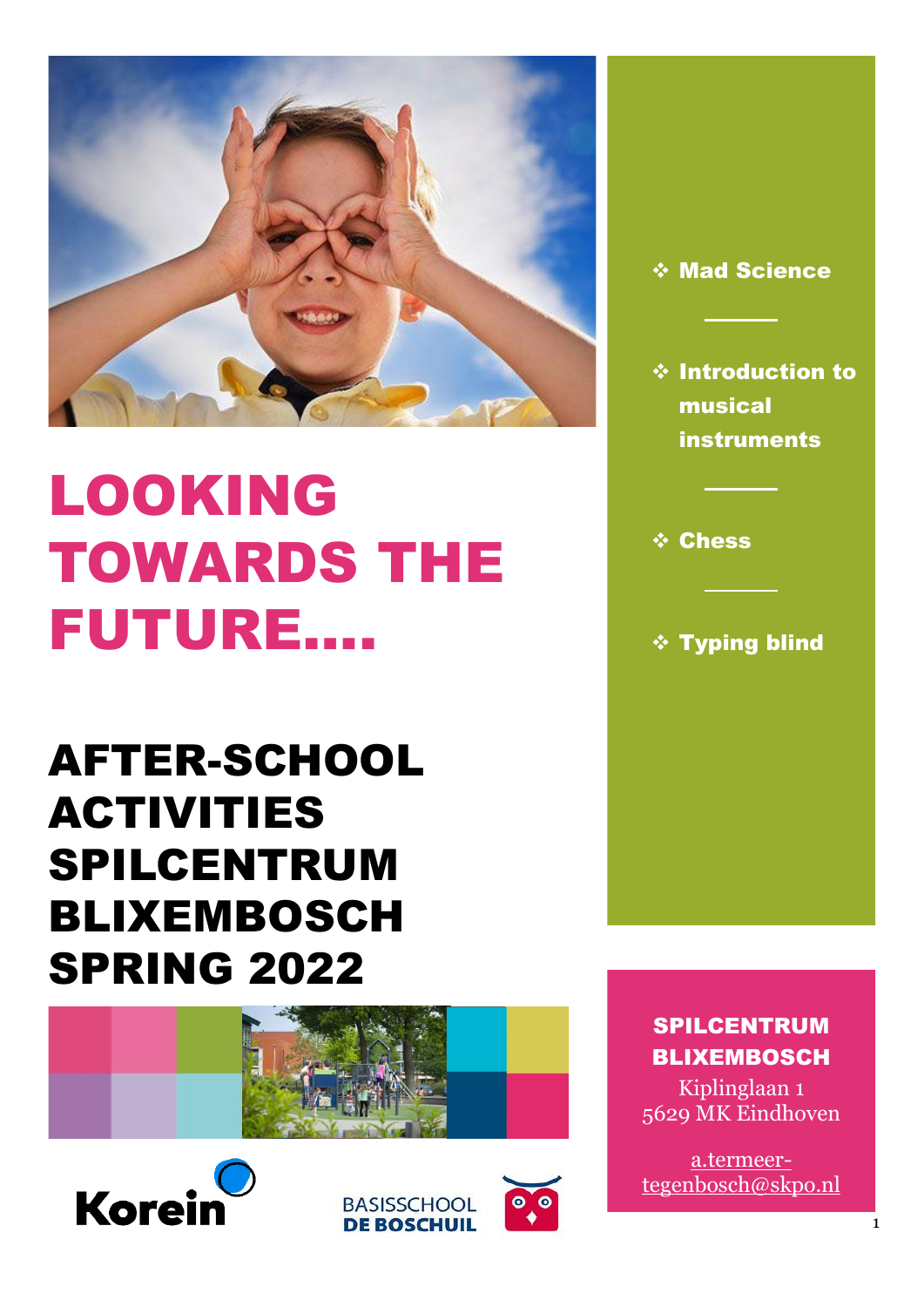# **Dear children and parents,**

This booklet contains all the after-school activities for Spilcentrum Blixembosch. These activities are for children who attend the primary school the Boschuil and **BSO** (after school care) of Korein Kinderplein in Blixembosch.

Our offer is realised by other partners. Parents of Korein children must sign a declaration of agreement when participating in this offer on childcare days.

This booklet gives you an overview of the different activities and how you can register your child/ children.

Depending on the number of registrations, we can start with the offer.

As a Spilcentrum we are responsible for the children if the activities start slightly later than the end of the school day.

- Children who attend BSO that day, will go to BSO and eat and drink something first. Then they are brought to the activity.
- Children who do not attend BSO will go directly to the room where the activity will be held. In this case it is a good idea to give your child something extra to eat and drink while waiting for the activity to start.

When the activity is finished, you can pick up your child at that activity's location. The children who attend BSO are collected by the pedagogical staff members.

With kind regards,

Spilcentrum Blixembosch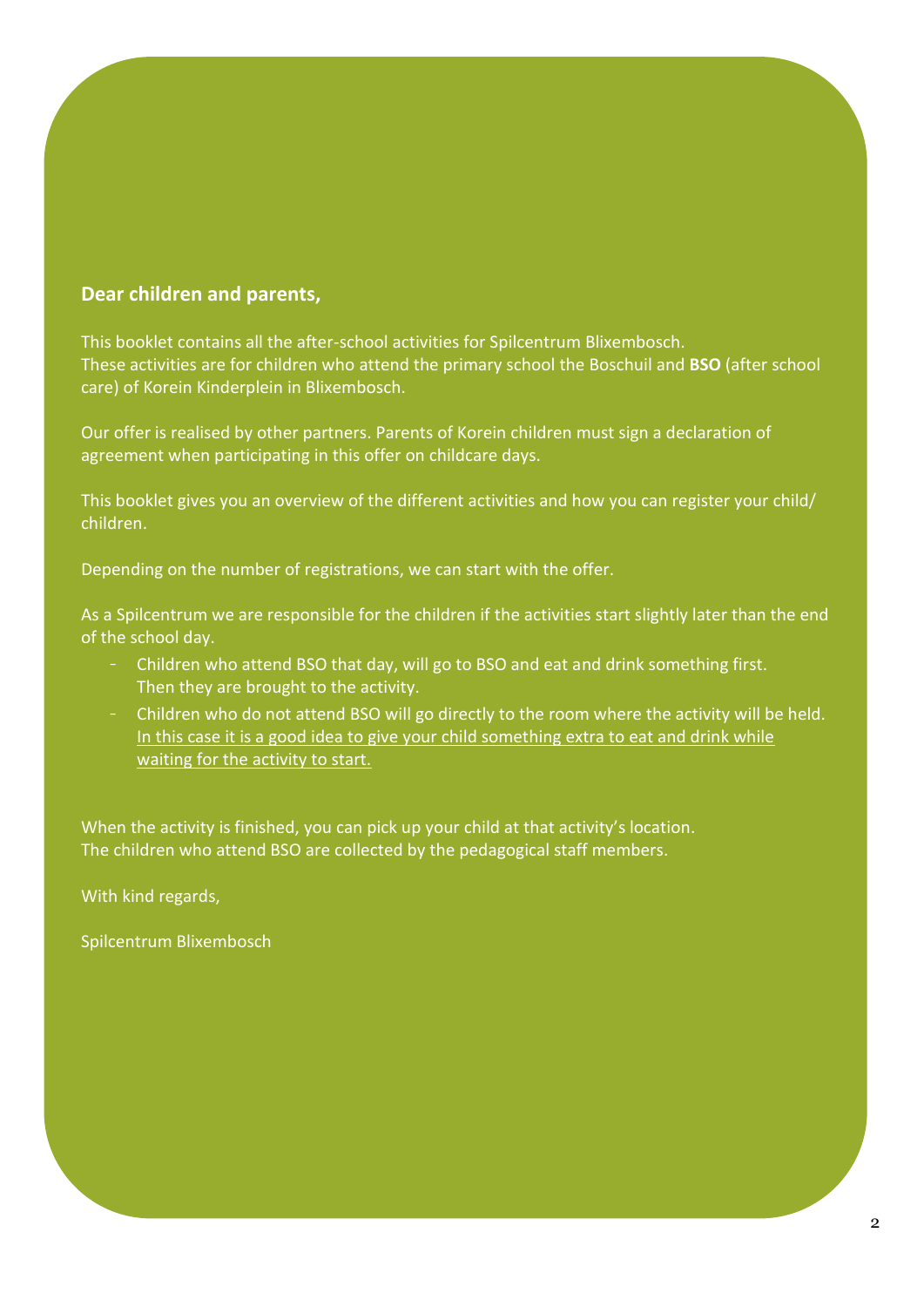# **Complete overview**

| <b>Activities</b>                    | <b>Group</b> | Page           |
|--------------------------------------|--------------|----------------|
| Mad Science (science and technology) | $1 - 3$      | $\overline{4}$ |
| Introduction to musical instruments  | $1 - 2$      | ا5             |
| Chess (brain training)               | $3 - 8$      | 6              |
| Mad Science (science and technology) | $4 - 8$      | 7              |
| <b>Typing blind</b>                  | $6 - 8$      | 8              |
| Discover more                        | $1 - 8$      | 9              |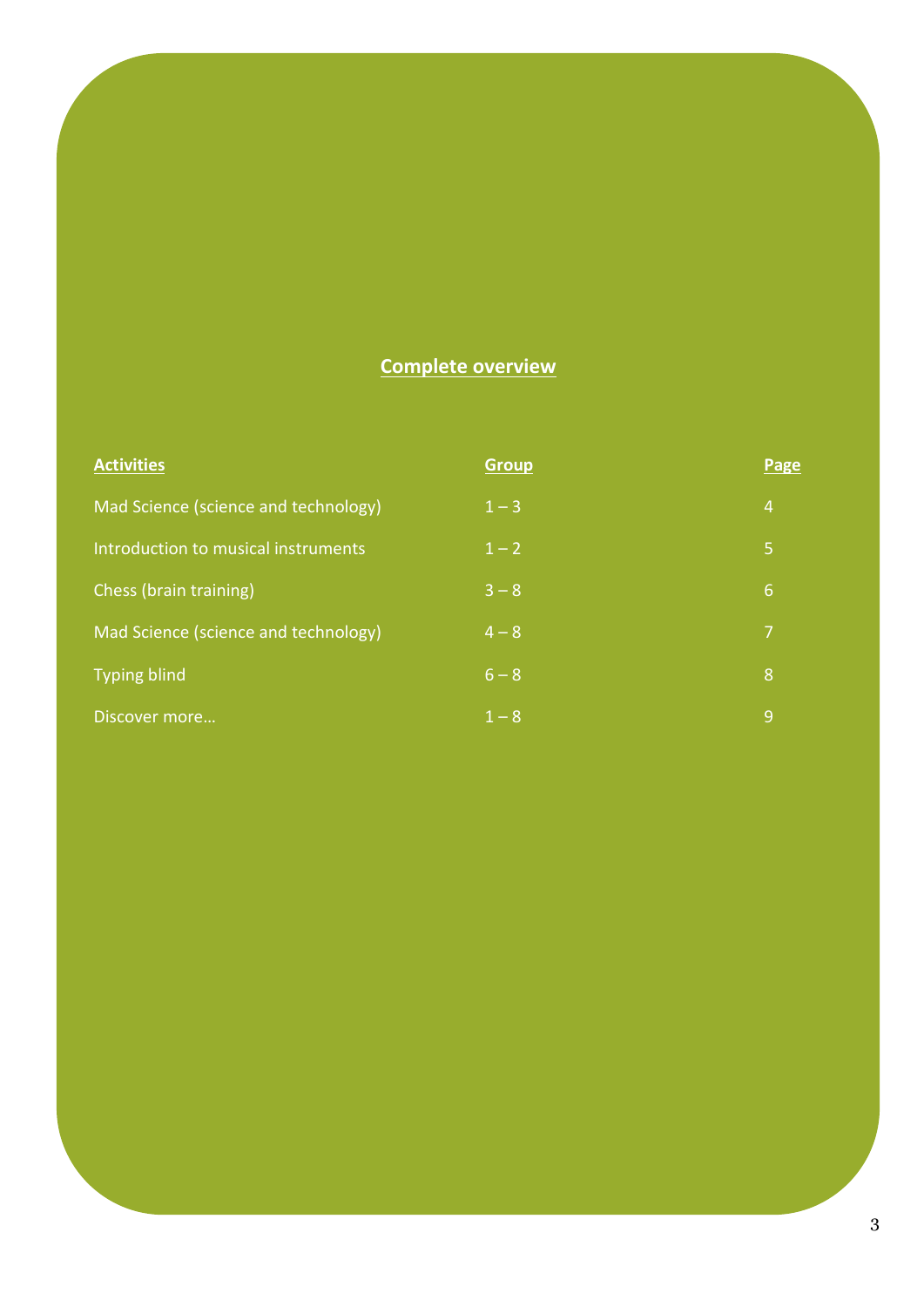

#### **Mad Science**

SENSE ANIMAL SECRETS; DURING THIS COURSE WE TAKE A LOOK INTO THE WORLD OF ANIMALS, THE SEA, YOUR SENSES, WORMS AND MAGNETISM. A CHALLENGING PROGRAM GEARED TO THE INTERESTS OF YOUNG RESEARCHERS.



# YOU LEARN

We laugh a lot, but of course we are serious. Come on, it is, after all, SCIENCE. We learn to observe, solve problems, learn new vocabulary and work together. In many schools, nature and technology is lower on the priority list, no problem.... We'll launch you into the 21st century in no time!

#### CHALLENGING TEACHING MATERIALS

During our lessons we use unique materials and teaching programs. Lots of self-directed and hands-on learning is our focus. At the end of the lesson the children receive an educational takehome to further explore at home.

| <b>Focus group</b> | Group 1, 2, 3              |                 |           |
|--------------------|----------------------------|-----------------|-----------|
|                    |                            |                 |           |
| Date / Time        | Thursday April 7 & 14      | $14.45 - 15.45$ | 6 lessons |
|                    | May 12 & 19                |                 |           |
|                    | June 2 & 9                 |                 |           |
| Location           | To be determined.          |                 |           |
| Cost per child     | €74,50                     |                 |           |
| <b>Number of</b>   | Min. 15                    |                 |           |
| participants       | Max. 24                    |                 |           |
| How to join?       | inschrijven.mad-science.nl |                 |           |
| <b>Docent</b>      | A teacher from Mad Science |                 |           |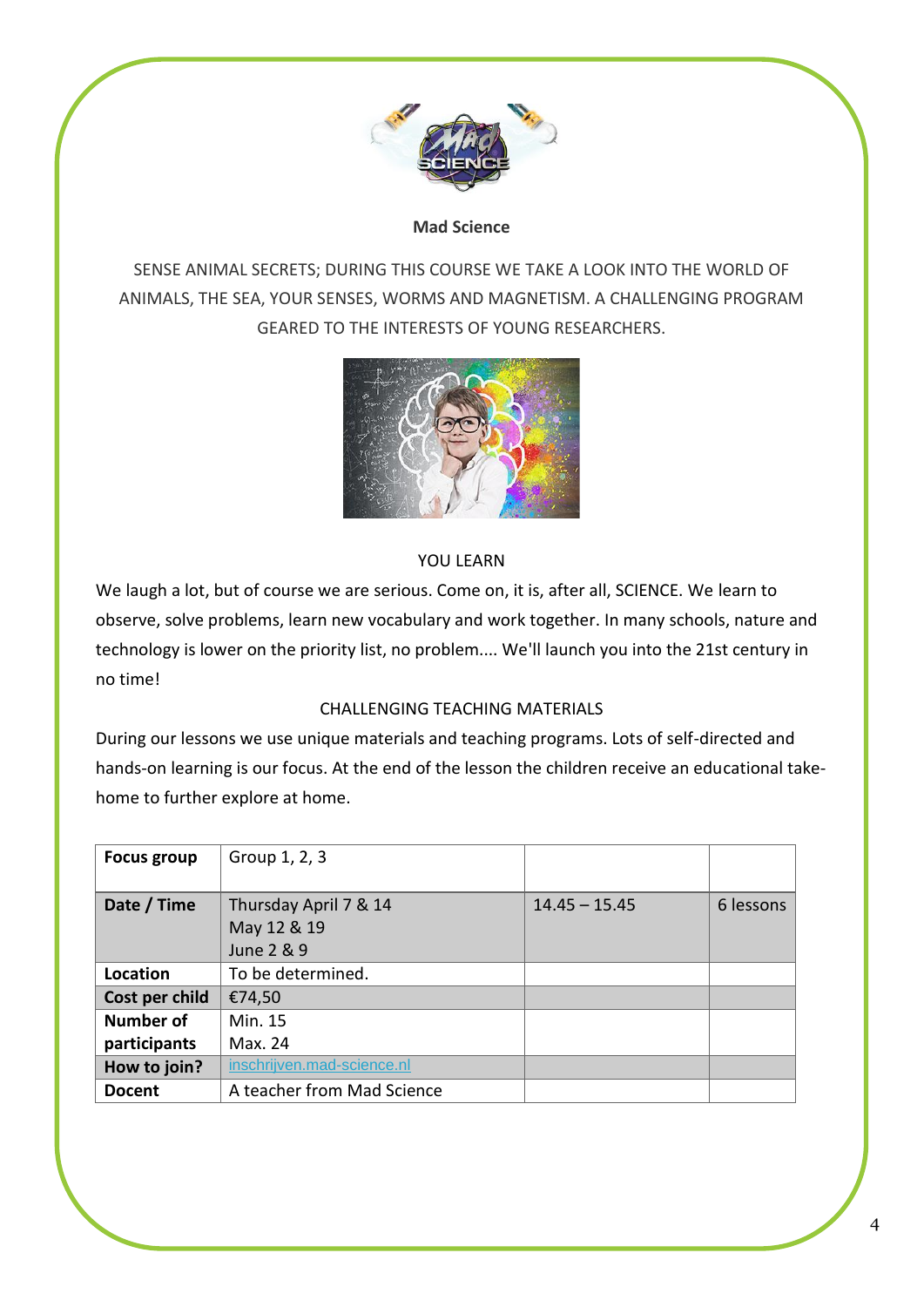#### **Introduction to musical instruments**

During this 6-part series, children get to know a number of percussion, wind and keyboard instruments. By learning about the different instruments, seeing/touching/hearing them and trying them out themselves, the children get an idea of what is possible if they wanted to learn to play an instrument themselves.

During the first lesson all instruments that will be used in the series are discussed. What kind of instruments are there? And what can you do with them?

In the following lessons one instrument is highlighted each time and the children get the chance to play the instrument themselves. In this way the children get a good view on a certain instrument in each lesson and at the end of the series they know a number of frequently used musical instruments.

The goal of these lessons is that, after the lessons, the children have a good idea of which musical instrument(s) they would like to play (someday).



| <b>Focus group</b> | Group 5/6                                  |                 |           |
|--------------------|--------------------------------------------|-----------------|-----------|
| Date / Time        | Tuesday June 7, 14, 21 & 28<br>July 5 & 12 | $14.45 - 15.45$ | 6 lessons |
| Location           | To be determined                           |                 |           |
| Cost per child     | € 90,-                                     |                 |           |
| Number of          | Min.4                                      |                 |           |
| participants       | Max. 6                                     |                 |           |
| How to join?       | Closing date June 1:                       |                 |           |
|                    | stefanie achterberg@hotmail.com            |                 |           |
| <b>Teacher</b>     | Stefanie Achterberg                        |                 |           |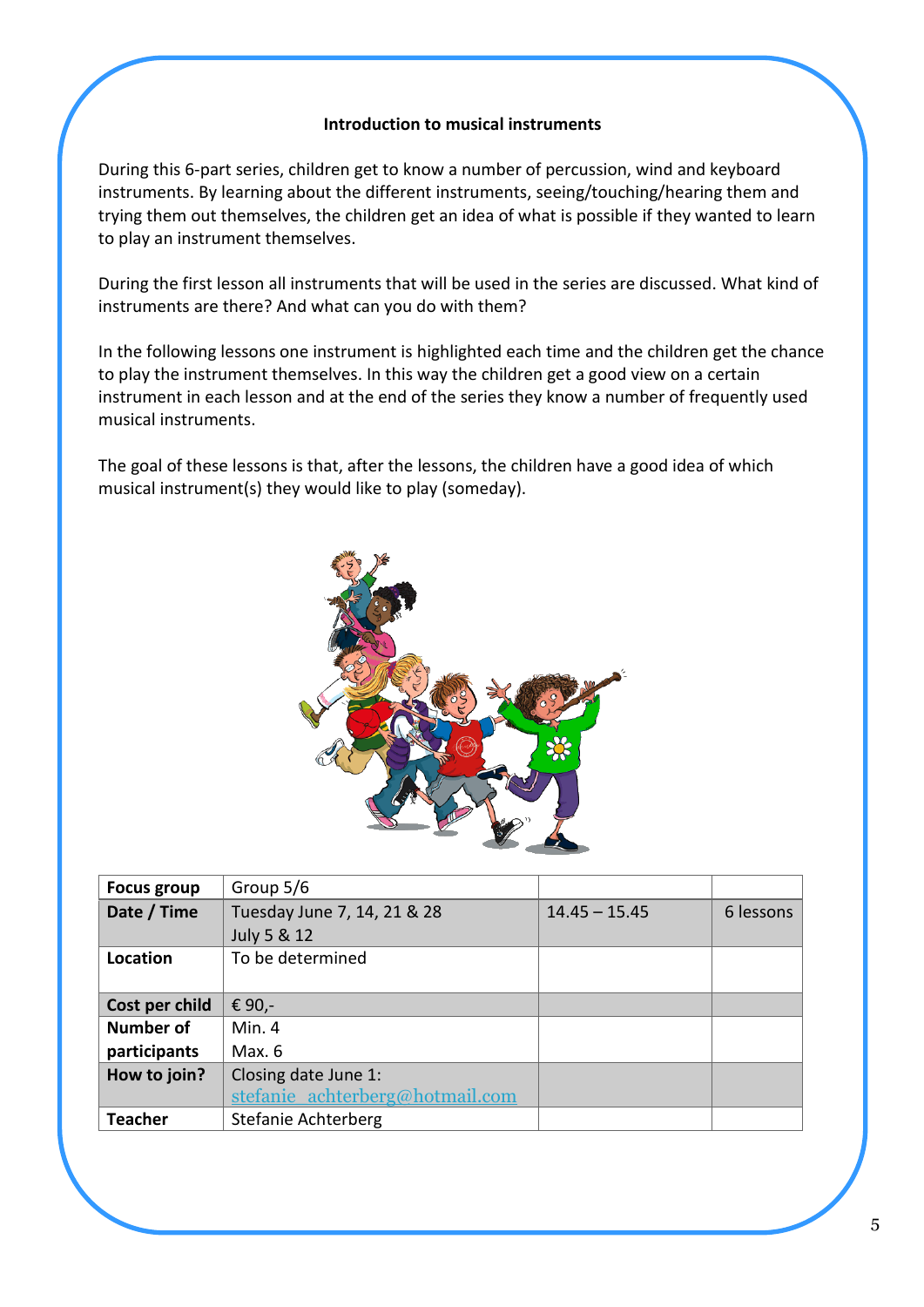# **Chess**

Join the chess workshop series! The best way to learn chess is by playing it. At the beginning of every class there will be a short explanation of some new aspect of the game. After that games will be played. Besides the practice games, everyone will receive a workbook in which they can practise at their own level. This chess workshop is fun to do for beginners but definitely also a must for children that can already play chess.



| <b>Focus group</b> | Group $3 - 8$                       |                 |            |
|--------------------|-------------------------------------|-----------------|------------|
| Date / Time        | Monday                              | $14.45 - 15.45$ | 16 lessons |
|                    | March 7, 14, 21 & 28                |                 |            |
|                    | April 4 & 11                        |                 |            |
|                    | May 9, 16, 23 & 30                  |                 |            |
|                    | June 13, 20 & 27                    |                 |            |
|                    | July 4, 11 & 18                     |                 |            |
|                    |                                     |                 |            |
| Location           | Classroom of teacher Richard (4B)   |                 |            |
| Cost per child     | €120,-                              |                 |            |
| <b>Number of</b>   | Min.8                               |                 |            |
| participants       | Max. 20                             |                 |            |
| How to join?       | Sign up before Friday 4 March:      |                 |            |
|                    | Http://www.040schaakt.nl/Aanmelden/ |                 |            |
| <b>Teacher</b>     | Dolf Meijer & Jan Arts              |                 |            |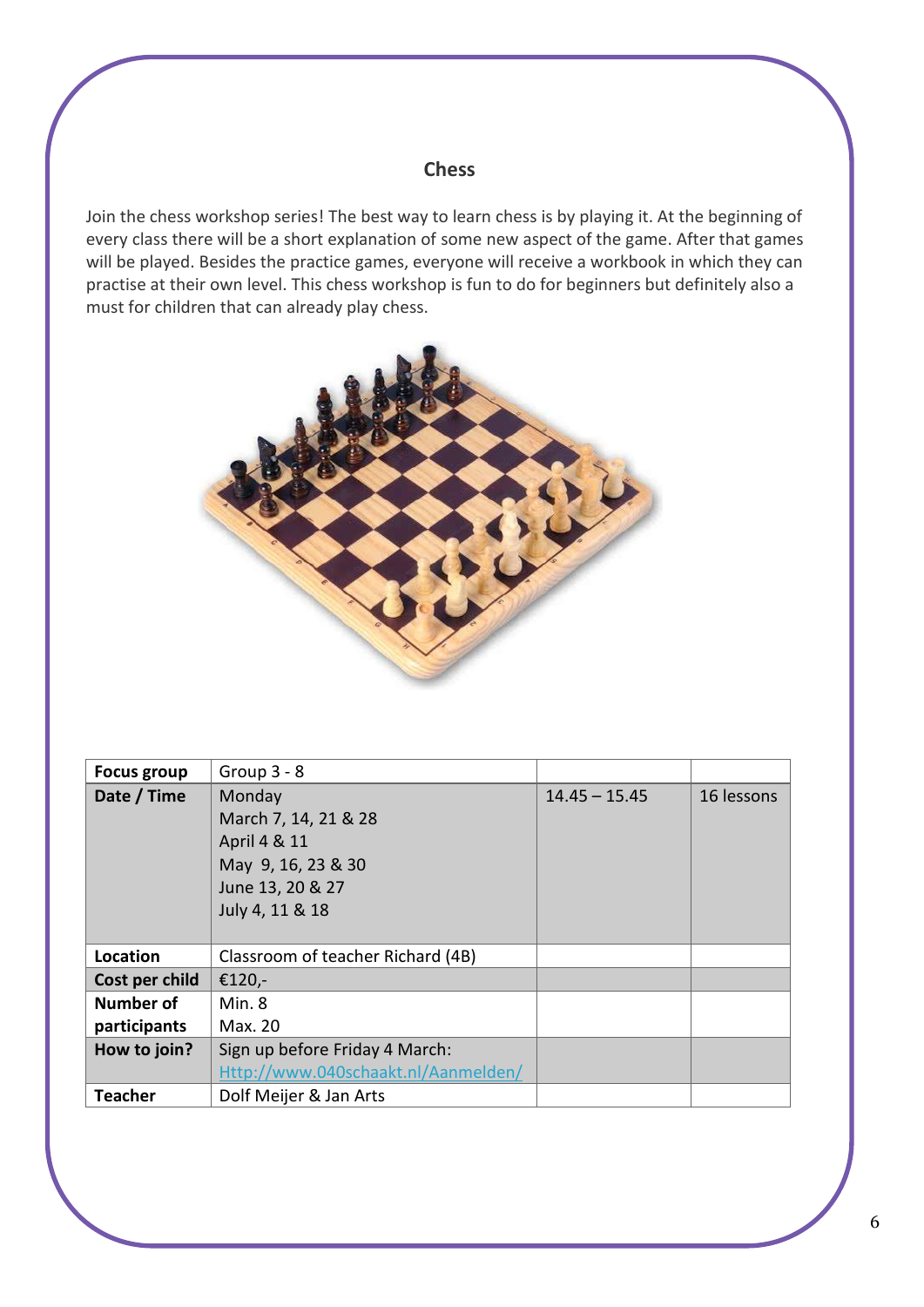

# **Mad Science**

# WE DIVE INTO PHYSICS IN THIS COURSE. LIGHT, SOUND, MAGNETS AND MUCH, MUCH MORE.... OF COURSE YOU CAN WAIT UNTIL HIGH SCHOOL, BUT WHY? IT'S FANTASTIC!



# YOU LEARN

We laugh a lot, but of course we are serious. Come on, it is, after all, SCIENCE. We learn to observe, solve problems, learn new vocabulary and work together. In many schools, nature and technology is lower on the priority list, no problem.... We'll launch you into the 21st century in no time!

# CHALLENGING TEACHING MATERIALS

During our lessons we use unique materials and teaching programs. Lots of self-directed and hands-on learning is our focus. At the end of the lesson the children receive an educational take-home to further explore at home.

| Focus group      | Group $4 - 8$                                  |                 |           |
|------------------|------------------------------------------------|-----------------|-----------|
| Date / Time      | Thursday March 10, 17, 24 & 31<br>April 7 & 14 | $14.45 - 15.45$ | 6 lessons |
| Location         | To be determined                               |                 |           |
| Cost per child   | € 74,50                                        |                 |           |
| <b>Number of</b> |                                                |                 |           |
| participants     |                                                |                 |           |
| How to join?     | Closing date Saturday March 5:                 |                 |           |
|                  | https://inschrijven.mad-science.nl/asp         |                 |           |
| <b>Teacher</b>   | Mad Science docent                             |                 |           |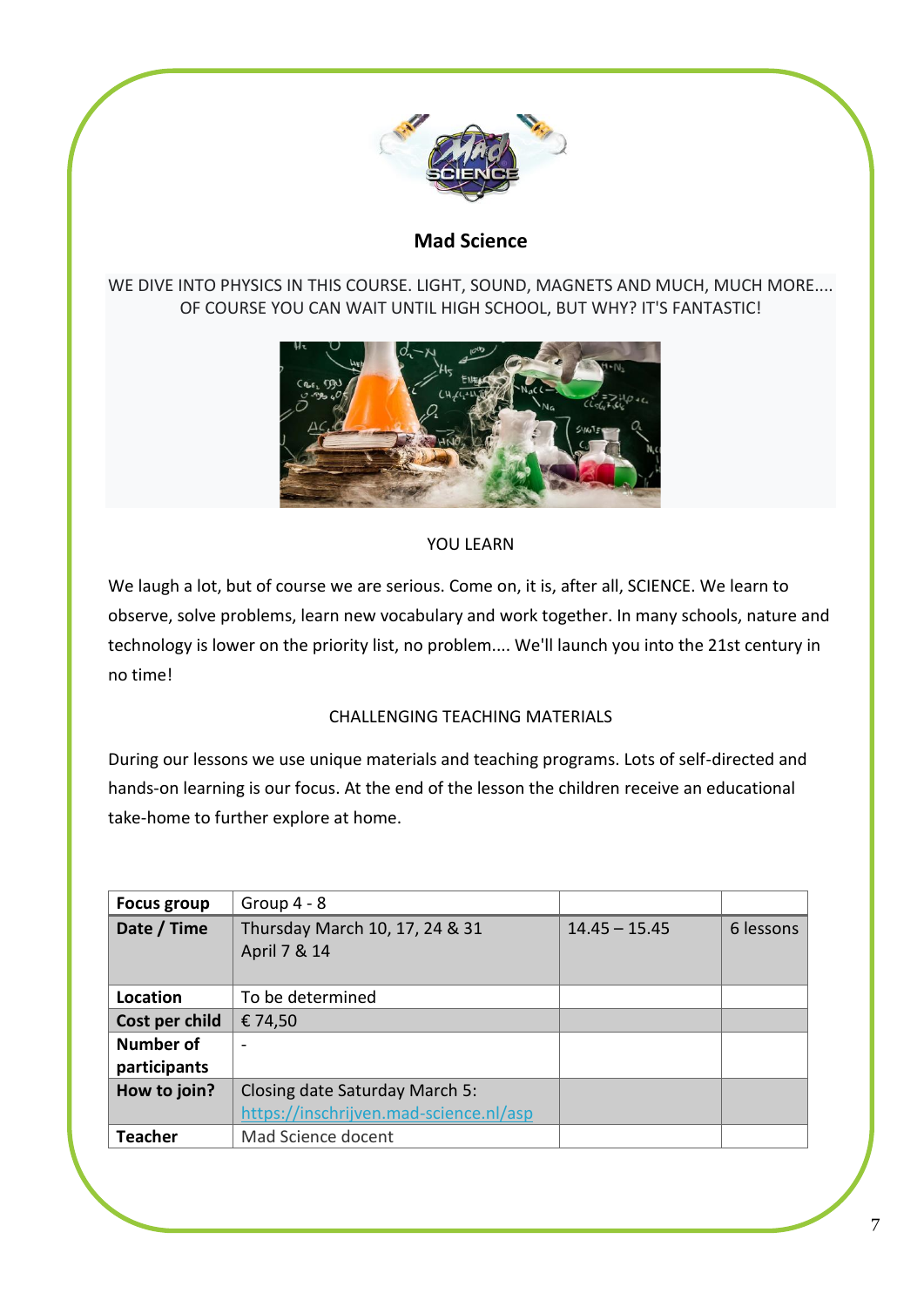# **Superfast blind typing**

Blind typing is a must in this day and age, almost everything happens digitally these days of course. It has been scientifically proven by the Radboud University in Nijmegen, that both the language and learning performance improve with students who correctly master blind typing.

The course is organized by Instituut Spijksma from Nuenen. They work with small groups and offer not only support during the lessons, but also at home via the chat system which is linked to the typing program.

The program is child friendly and contains numerous letter/word exercises, tests, games and exam training.

In addition, it is pleasant and motivating to practice with peers. Learning to type blind is really a process that takes time and needs to be done right. Instituut Spijksma guarantees this and therefore offers a 100% diploma guarantee.

Every child is welcome on the course. For dyslectic children there may be adjustments, such as a special font. Because the classes take place every 14 days, the homework pressure is lower than in other courses and the blind typing (and thus the speed / precision) is much better automated.

For questions, please contact Heinz or Leny Spijksma at tel. 040-2832762 or [info@instituut](mailto:info@instituut-spijksma.nl)[spijksma.nl.](mailto:info@instituut-spijksma.nl)



| <b>Focus group</b> | Group $6 - 8$                        | Choice of 2 lesson periods |         |
|--------------------|--------------------------------------|----------------------------|---------|
| Date / Time        | Starts on Monday, March 7, 2022,     | $14.50 - 15.50$            | 10      |
|                    | the 10th class is the exam.          | $15.50 - 16.50$            | lessons |
|                    | March 7 & 21                         |                            |         |
|                    | April 4 & 11                         |                            |         |
|                    | May 16 & 30                          |                            |         |
|                    | June 13 & 27                         |                            |         |
|                    | July 11 & 18                         |                            |         |
| Location           | Classroom of teacher Wim (7B)        |                            |         |
| Cost per child     | Payment in 1 time €214,95 or         |                            |         |
|                    | three monthly installments of €75.   |                            |         |
|                    | Includes exam fee and teaching       |                            |         |
|                    | materials.                           |                            |         |
| <b>Number of</b>   | Max. 20                              |                            |         |
| participants       | If both groups fill up quickly, more |                            |         |
|                    | groups will be started.              |                            |         |
| How to join?       | https://instituut-spijksma.nl        |                            |         |
| <b>Teacher</b>     | Experienced expert teacher of the    |                            |         |
|                    | Instituut Spijksma.                  |                            |         |